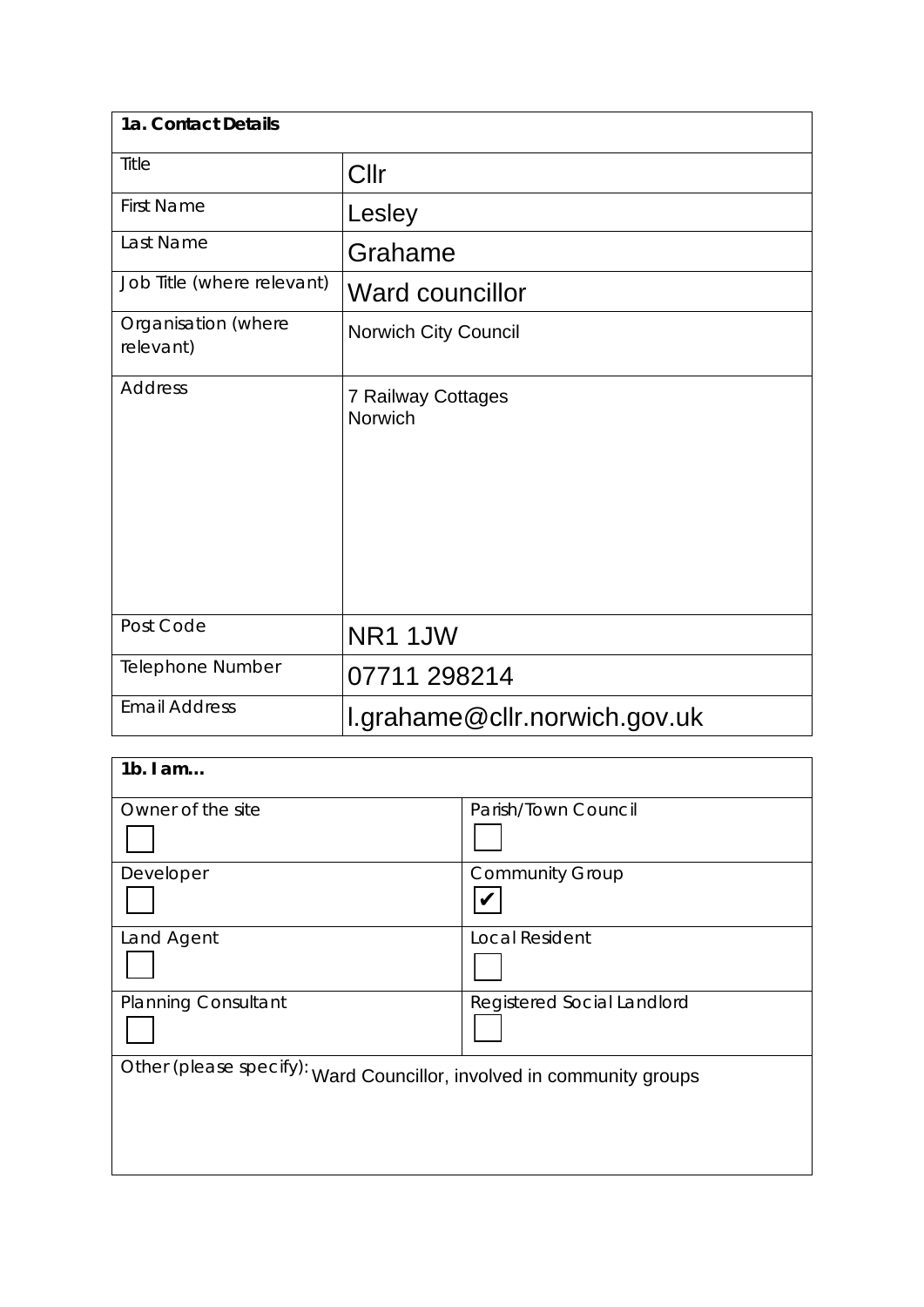| 1c. Client/Landowner Details (if different from question 1a) |  |  |  |
|--------------------------------------------------------------|--|--|--|
| Title                                                        |  |  |  |
| <b>First Name</b>                                            |  |  |  |
| Last Name                                                    |  |  |  |
| Job Title (where relevant)                                   |  |  |  |
| Organisation (where                                          |  |  |  |
| relevant)                                                    |  |  |  |
| <b>Address</b>                                               |  |  |  |
|                                                              |  |  |  |
|                                                              |  |  |  |
|                                                              |  |  |  |
|                                                              |  |  |  |
|                                                              |  |  |  |
| Post Code                                                    |  |  |  |
| Telephone Number                                             |  |  |  |
| <b>Email Address</b>                                         |  |  |  |

| 2. Site Details                                                                                                                                                    |                                                                                         |
|--------------------------------------------------------------------------------------------------------------------------------------------------------------------|-----------------------------------------------------------------------------------------|
| Site location / address and post<br>code                                                                                                                           | 169 King Street<br><b>NR11QW</b>                                                        |
| (please include as an attachment<br>to this response form a location<br>plan of the site on an scaled OS<br>base with the boundaries of the<br>site clearly shown) | H006 in Current site allocations, not allocated<br>to prevent loss of sport facilities. |
| Grid reference (if known)                                                                                                                                          |                                                                                         |
| Site area (hectares)                                                                                                                                               |                                                                                         |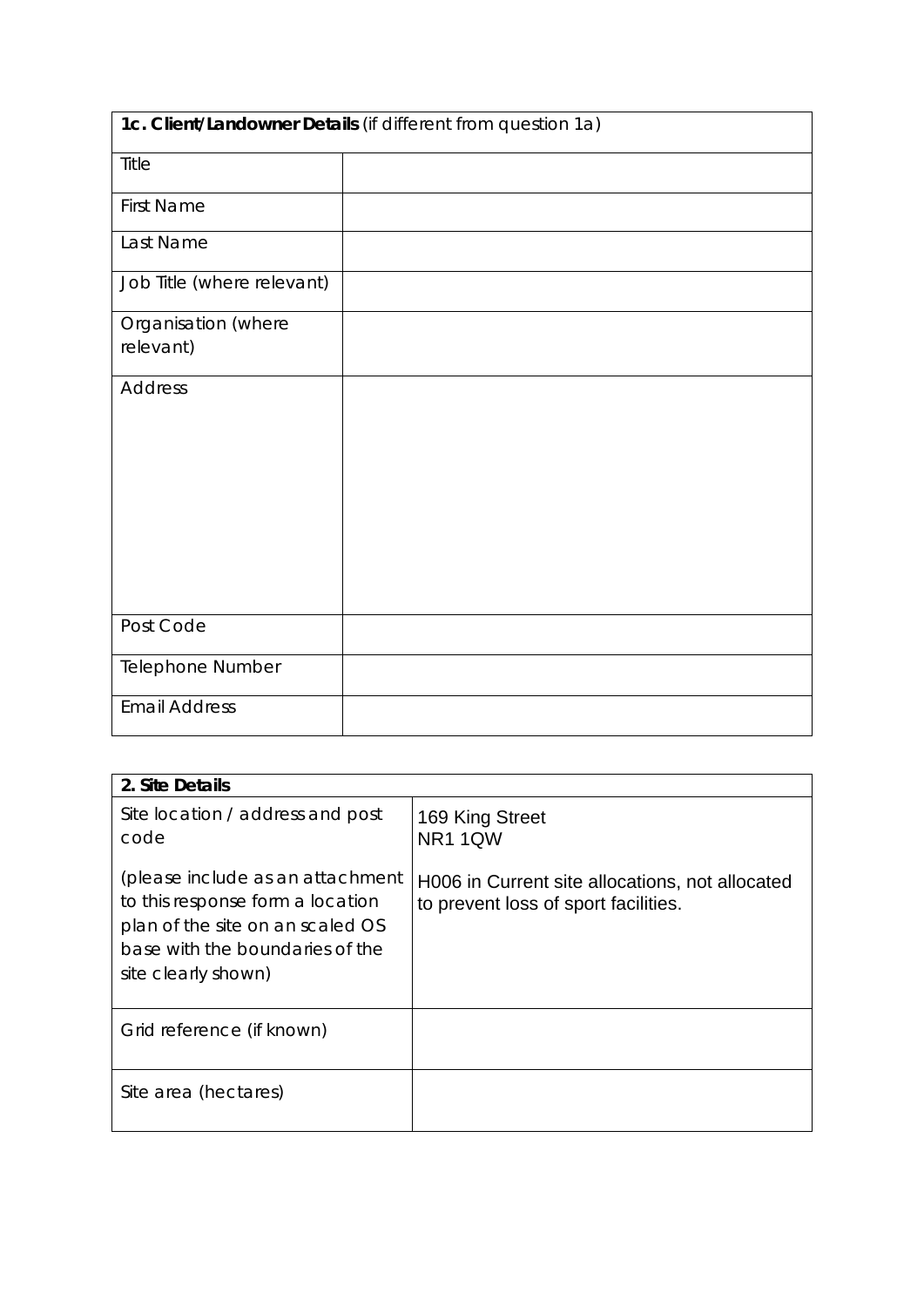| <b>Site Ownership</b>                                                                                                                                                                                                                                  |                             |                                                                           |  |  |  |
|--------------------------------------------------------------------------------------------------------------------------------------------------------------------------------------------------------------------------------------------------------|-----------------------------|---------------------------------------------------------------------------|--|--|--|
| 3a. I (or my client)                                                                                                                                                                                                                                   |                             |                                                                           |  |  |  |
| Is the sole owner of the<br>site                                                                                                                                                                                                                       | Is a part owner of the site | Do/Does not own (or hold<br>any legal interest in) the<br>site whatsoever |  |  |  |
|                                                                                                                                                                                                                                                        |                             |                                                                           |  |  |  |
| 3b. Please provide the name, address and contact details of the site's<br>landowner(s) and attach copies of all relevant title plans and deeds (if available).<br>Norfolk County Council, as above                                                     |                             |                                                                           |  |  |  |
| 3c. If the site is in multiple<br>landownerships do all                                                                                                                                                                                                | Yes                         | <b>No</b>                                                                 |  |  |  |
| landowners support your<br>proposal for the site?                                                                                                                                                                                                      |                             |                                                                           |  |  |  |
| 3d. If you answered no to the above question please provide details of why not all<br>of the sites owners support your proposals for the site.<br>The current leaseholders, and local residents support the allocation of this site for<br>leisure use |                             |                                                                           |  |  |  |

| <b>Current and Historic Land Uses</b>                                                                                  |     |    |
|------------------------------------------------------------------------------------------------------------------------|-----|----|
| 4a. Current Land Use (Please describe the site's current land use e.g. agriculture,<br>employment, unused/vacant etc.) |     |    |
|                                                                                                                        |     |    |
| Sports and leisure                                                                                                     |     |    |
|                                                                                                                        |     |    |
|                                                                                                                        |     |    |
|                                                                                                                        |     |    |
| 4b. Has the site been previously                                                                                       | Yes | Nο |
|                                                                                                                        |     |    |
| developed?                                                                                                             |     |    |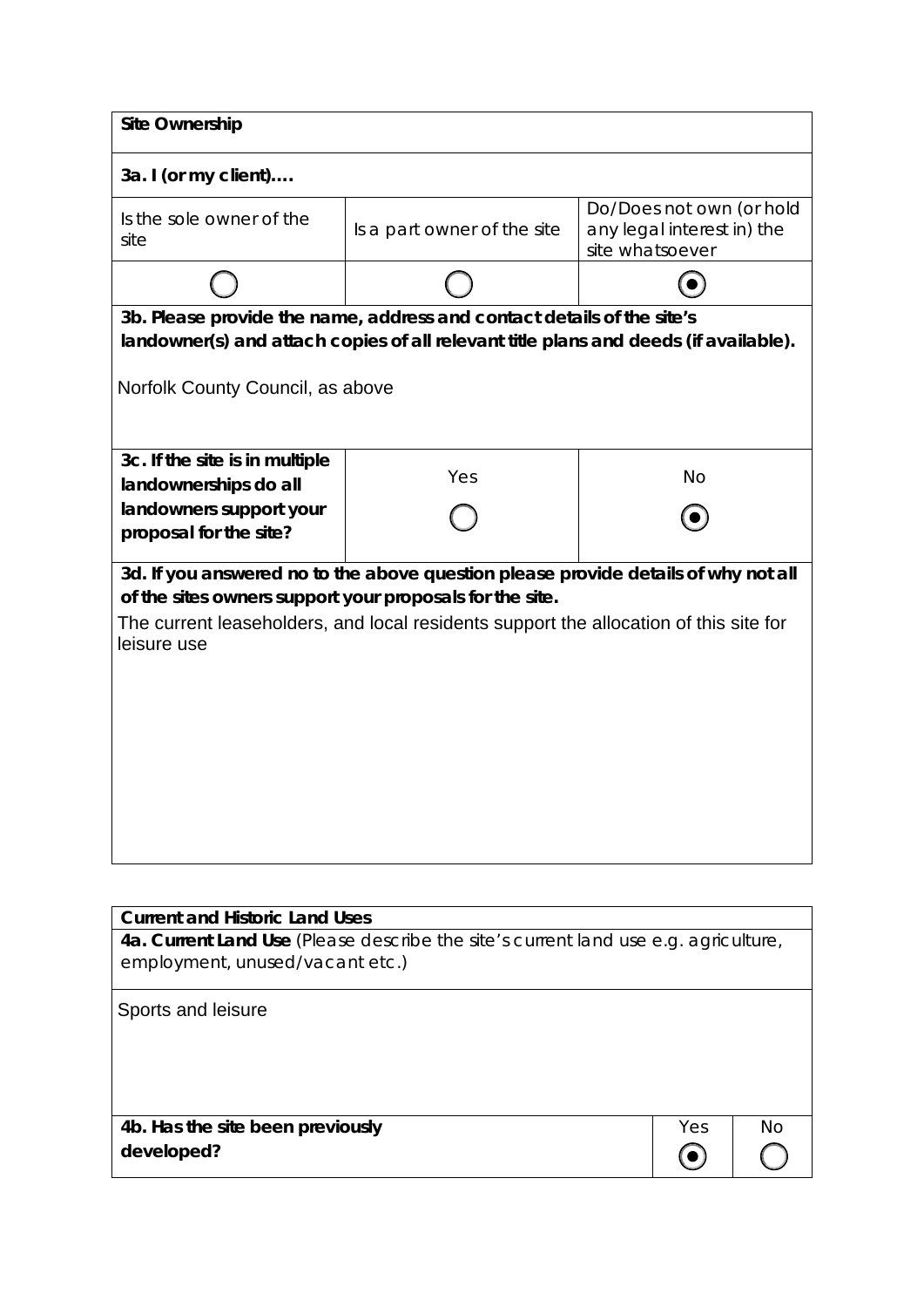**4c. Describe any previous uses of the site.** (please provide details of any relevant historic planning applications, including application numbers if known)

This is the site of Lincoln Ralph Sports Hall, a much valued community asset

## **Proposed Future Uses**

**5a. Please provide a short description of the development or land use you proposed** (if you are proposing a site to be designated as local green space please go directly to question 6)

## Allocation to protect continued use as community sports facility

### **5b. Which of the following use or uses are you proposing?**

| Market Housing                                                                                                                                                                                      |  | Business & offices                                          |  | Recreation & Leisure                                                                |  |
|-----------------------------------------------------------------------------------------------------------------------------------------------------------------------------------------------------|--|-------------------------------------------------------------|--|-------------------------------------------------------------------------------------|--|
| Affordable Housing                                                                                                                                                                                  |  | General industrial                                          |  | Community Use                                                                       |  |
| Residential Care Home                                                                                                                                                                               |  | Storage & distribution                                      |  | Public Open Space                                                                   |  |
| Gypsy & Traveller<br><b>Pitches</b>                                                                                                                                                                 |  | Tourism                                                     |  | Other (Please Specify)                                                              |  |
|                                                                                                                                                                                                     |  |                                                             |  | 5c. Please provide further details of your proposal, including details on number of |  |
|                                                                                                                                                                                                     |  | houses and proposed floorspace of commercial buildings etc. |  |                                                                                     |  |
|                                                                                                                                                                                                     |  |                                                             |  |                                                                                     |  |
|                                                                                                                                                                                                     |  |                                                             |  |                                                                                     |  |
|                                                                                                                                                                                                     |  |                                                             |  |                                                                                     |  |
| 5d. Please describe any benefits to the Local Area that the development of the site<br>could provide.                                                                                               |  |                                                             |  |                                                                                     |  |
| All the well documented benefits of sports and community activity, for public health,<br>community cohesion, quality of life. The centre is vibrant and active and brings<br>footfall to the street |  |                                                             |  |                                                                                     |  |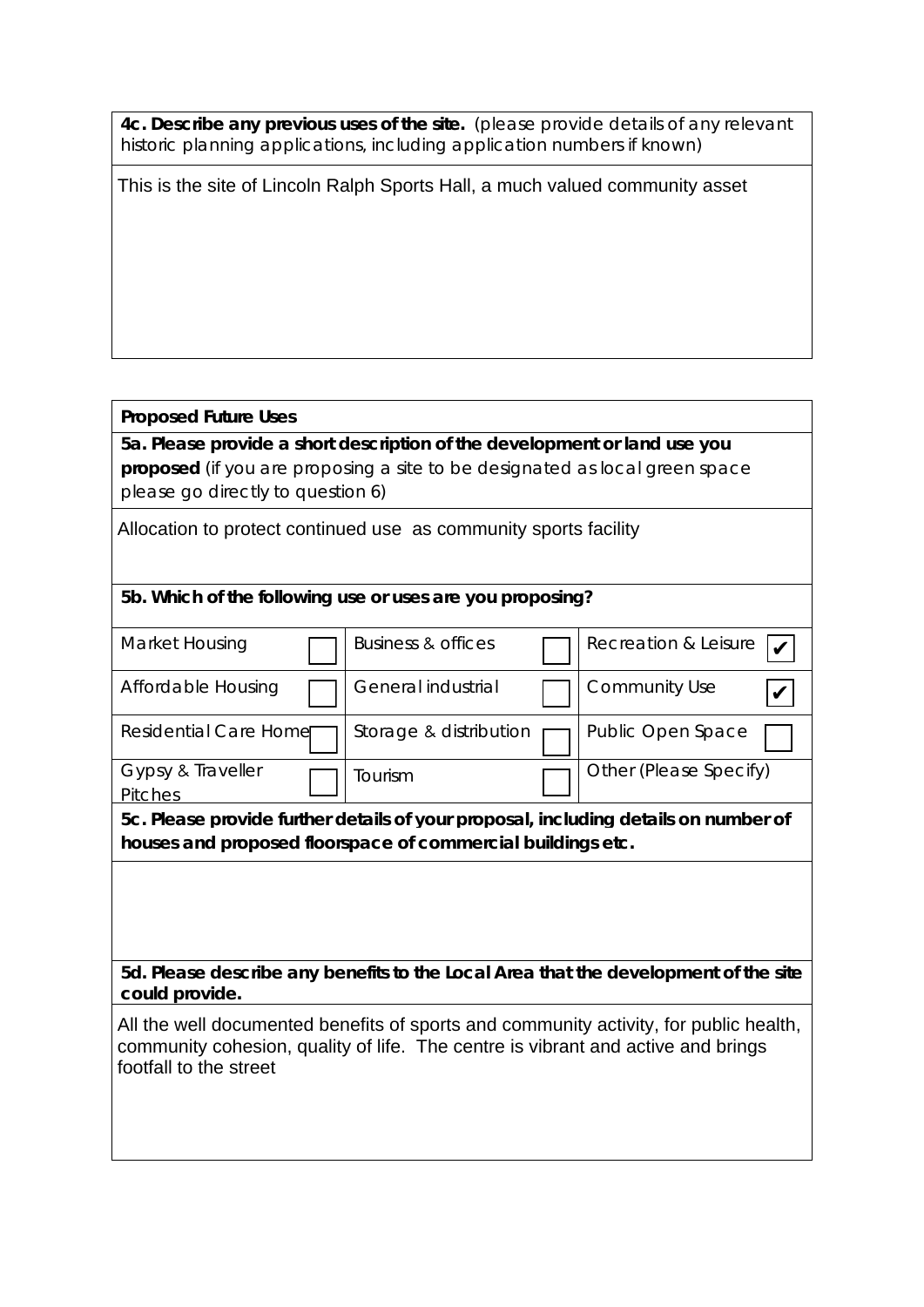## **Local Green Space**

If you are proposed a site to be designated as Local Green Space please complete the following questions. These questions do not need to be completed if you are not proposing a site as Local Green Space. Please consult the guidance notes for an explanation of Local Green Space Designations.

#### **6a.Which community would the site serve and how would the designation of the site benefit that community.**

A protected future and long term lease would enable investment to further improve the site, provide steady employment and add long to the city's offer. The community served is both local and across the city and county.

**6b. Please describe why you consider the site to be of particular local significance e.g. recreational value, tranquillity or richness in wildlife.**

The facility has been developed by local users and provides recreational value to existing and potential community groups, in an area with no community centre.

## **Site Features and Constraints**

Are there any features of the site or limitations that may constrain development on this site (please give details)?

**7a. Site Access:** Is there a current means of access to the site from the public highway, does this access need to be improved before development can take place and are there any public rights of way that cross or adjoin the site?

Access is via King Street

**7b. Topography:** Are there any slopes or significant changes of in levels that could affect the development of the site?

No

**7c. Ground Conditions:** Are ground conditions on the site stable? Are there potential ground contamination issues?

Unknown

**7d. Flood Risk:** Is the site liable to river, ground water or surface water flooding and if so what is the nature, source and frequency of the flooding?

Potentially as site is low lying and next to river. This would be a relatively minor problem with the current usage, compared to say, housing

**7e. Legal Issues:** Is there land in third party ownership, or access rights, which must be acquired to develop the site, do any restrictive covenants exist, are there any existing tenancies?

Leasehold to Wensum Community Sports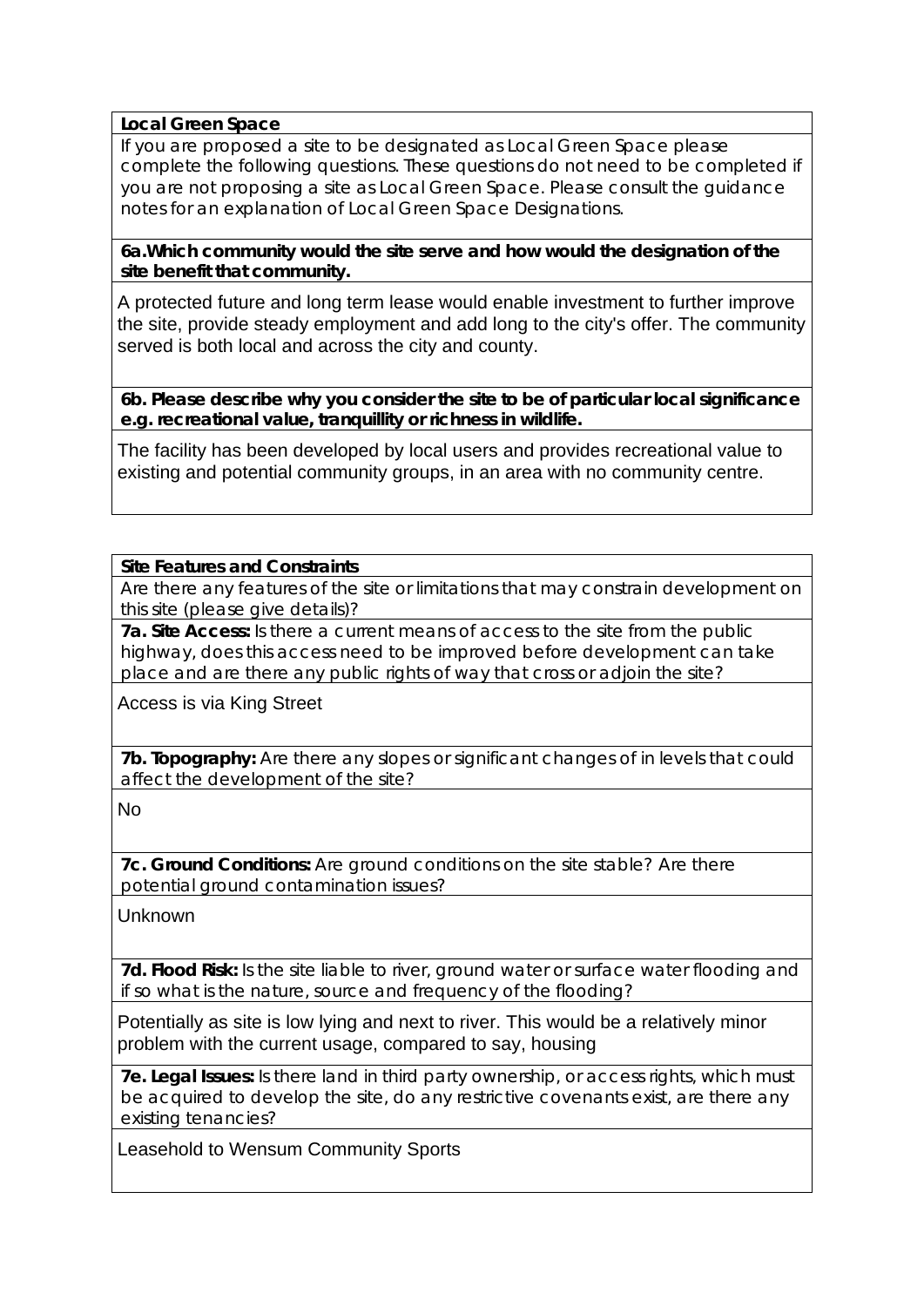**7f. Environmental Issues:** Is the site located next to a watercourse or mature woodland, are there any significant trees or hedgerows crossing or bordering the site are there any known features of ecological or geological importance on or adjacent to the site?

### Next to river

**7g. Heritage Issues:** Are there any listed buildings, Conservation Areas, Historic Parklands or Schedules Monuments on the site or nearby? If so, how might the site's development affect them?

Close to Dragon Hall, no changes proposed

**7h. Neighbouring Uses:** What are the neighbouring uses and will either the proposed use or neighbouring uses have any implications?

Next to Adult Education Centre, in residential area

**7i. Existing uses and Buildings:** are there any existing buildings or uses that need to be relocated before the site can be developed.

I propose that Existing use continue on site

**7j. Other**: (please specify):

| <b>Utilities</b>                                                                      |     |    |        |  |
|---------------------------------------------------------------------------------------|-----|----|--------|--|
| 8a. Which of the following are likely to be readily available to service the site and |     |    |        |  |
| enable its development? Please provide details where possible.                        |     |    |        |  |
|                                                                                       | Yes | No | Unsure |  |
| Mains water supply                                                                    |     |    |        |  |
| Mains sewerage                                                                        |     |    |        |  |
| Electricity supply                                                                    |     |    |        |  |
| Gas supply                                                                            |     |    |        |  |
| Public highway                                                                        |     |    |        |  |
| <b>Broadband internet</b>                                                             |     |    |        |  |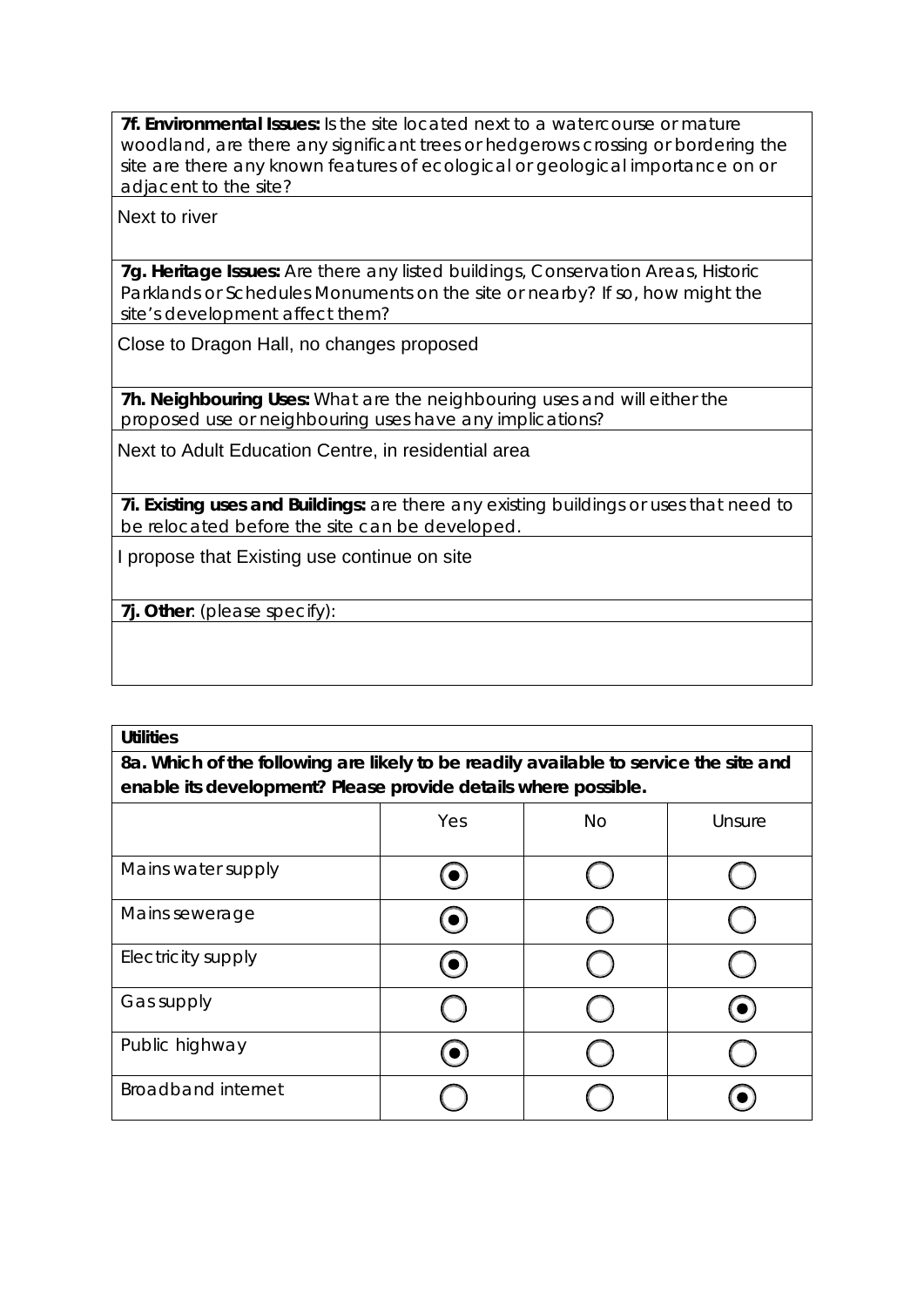| Other (please specify): |                                                                                                                                                                          |
|-------------------------|--------------------------------------------------------------------------------------------------------------------------------------------------------------------------|
|                         | 8b. Please provide any further information on the utilities available on the site:                                                                                       |
|                         | This site is in a historic yet densely residential area. It provides some parking, and<br>much valued sports and community facilities for the surrounding and wider area |

### **Availability**

#### **Market Interest**

| This site is in a historic yet densely residential area. It provides some parking, and |     | much valued sports and community facilities for the surrounding and wider area                                                                                         |                         |
|----------------------------------------------------------------------------------------|-----|------------------------------------------------------------------------------------------------------------------------------------------------------------------------|-------------------------|
|                                                                                        |     |                                                                                                                                                                        |                         |
|                                                                                        |     |                                                                                                                                                                        |                         |
| Availability                                                                           |     | 9a. Please indicate when the site could be made available for the land use or                                                                                          |                         |
| development proposed.<br>Immediately                                                   |     |                                                                                                                                                                        |                         |
|                                                                                        |     |                                                                                                                                                                        |                         |
| 1 to 5 years (by April 2021)                                                           |     |                                                                                                                                                                        | $\subset$               |
| 5 - 10 years (between April 2021 and 2026)                                             |     |                                                                                                                                                                        | $\overline{\mathsf{C}}$ |
| 10 - 15 years (between April 2026 and 2031)                                            |     |                                                                                                                                                                        |                         |
| 15 - 20 years (between April 2031 and 2036)                                            |     |                                                                                                                                                                        |                         |
| 9b. Please give reasons for the answer given above.                                    |     |                                                                                                                                                                        |                         |
| The site is being used as proposed                                                     |     |                                                                                                                                                                        |                         |
|                                                                                        |     |                                                                                                                                                                        |                         |
|                                                                                        |     |                                                                                                                                                                        |                         |
|                                                                                        |     |                                                                                                                                                                        |                         |
| <b>Market Interest</b>                                                                 |     |                                                                                                                                                                        |                         |
|                                                                                        |     | 10. Please choose the most appropriate category below to indicate what level of<br>market interest there is/has been in the site. Please include relevant dates in the |                         |
| comments section.                                                                      |     |                                                                                                                                                                        |                         |
|                                                                                        | Yes | Comments                                                                                                                                                               |                         |
| Site is owned by a<br>developer/promoter                                               |     |                                                                                                                                                                        |                         |
| Site is under option to a<br>developer/promoter                                        |     |                                                                                                                                                                        |                         |
| <b>Enquiries received</b>                                                              |     |                                                                                                                                                                        |                         |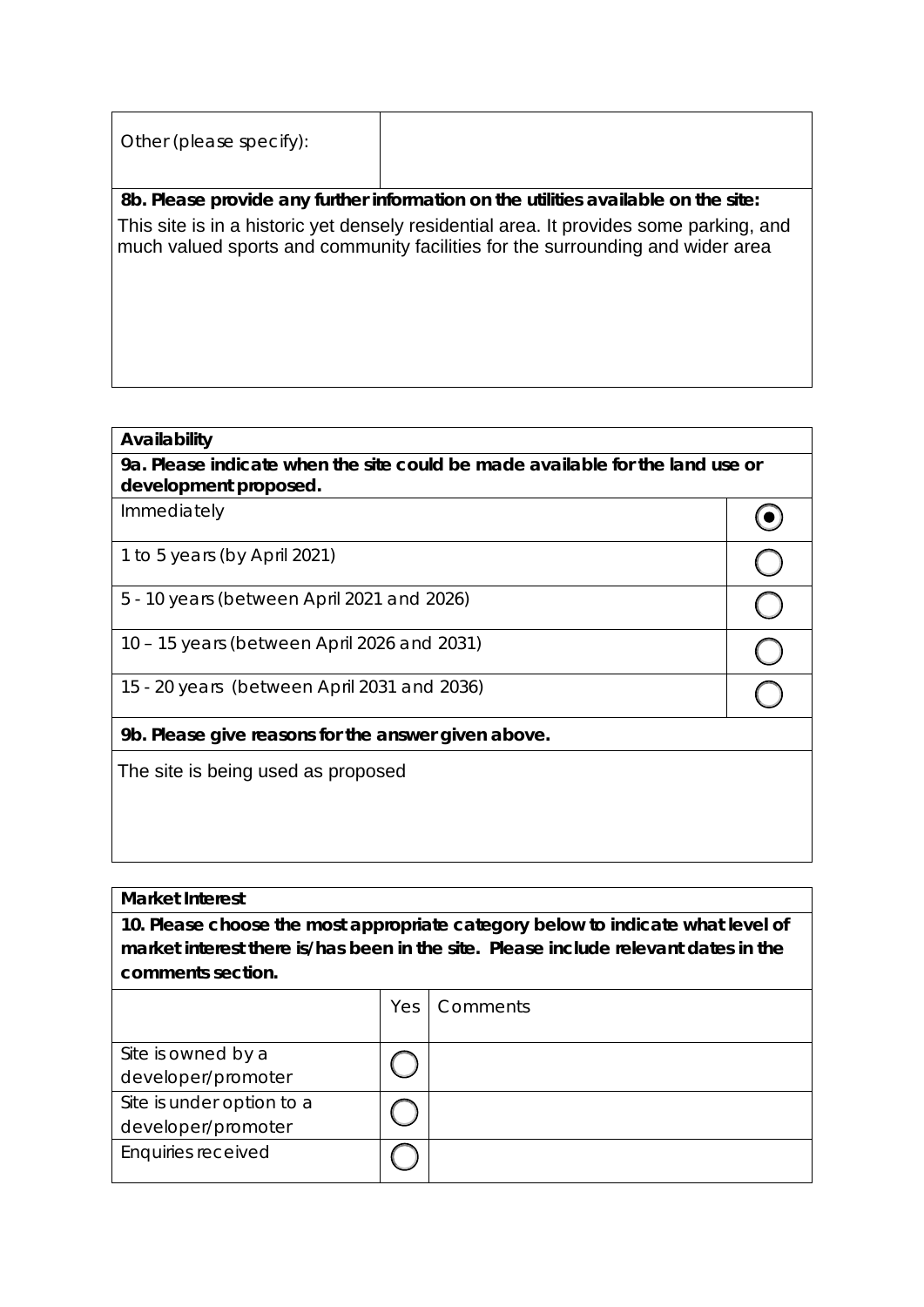| Site is being marketed |  |
|------------------------|--|
| None                   |  |
| Not known              |  |

| <b>Delivery</b>                                                                                                  |  |  |  |
|------------------------------------------------------------------------------------------------------------------|--|--|--|
| 11a. Please indicate when you anticipate the proposed development could be<br>begun.                             |  |  |  |
| Up to 5 years (by April 2021)                                                                                    |  |  |  |
| 5 - 10 years (between April 2021 and 2026)                                                                       |  |  |  |
| 10 – 15 years (between April 2026 and 2031)                                                                      |  |  |  |
| 15 - 20 years (between April 2031 and 2036)                                                                      |  |  |  |
| 11b. Once started, how many years do you think it would take to complete the<br>proposed development (if known)? |  |  |  |
| The proposed development has happened and I wish to secure its future                                            |  |  |  |

| Viability                                                                                                                                                                                                                                                                                                                                                                                                                              |     |     |        |  |
|----------------------------------------------------------------------------------------------------------------------------------------------------------------------------------------------------------------------------------------------------------------------------------------------------------------------------------------------------------------------------------------------------------------------------------------|-----|-----|--------|--|
| 12a. You acknowledge that there are likely to be policy requirements<br>and Community Infrastructure Levy (CIL) costs to be met which will be in<br>addition to the other development costs of the site (depending on the<br>type and scale of land use proposed). These requirements are likely to<br>include but are not limited to: Affordable Housing; Sports Pitches &<br>Children's Play Space and Community Infrastructure Levy |     |     |        |  |
|                                                                                                                                                                                                                                                                                                                                                                                                                                        | Yes | No. | Unsure |  |
| 12b. Do you know if there are there any abnormal<br>costs that could affect the viability of the site e.g.<br>infrastructure, demolition or ground conditions?                                                                                                                                                                                                                                                                         |     |     |        |  |
| 12c. If there are abnormal costs associated with the site please provide details:                                                                                                                                                                                                                                                                                                                                                      |     |     |        |  |
| 12d. Do you consider that the site is currently viable<br>for its proposed use taking into account any and all<br>current planning policy and CIL considerations and<br>other abnormal development costs associated with<br>the site?                                                                                                                                                                                                  |     |     |        |  |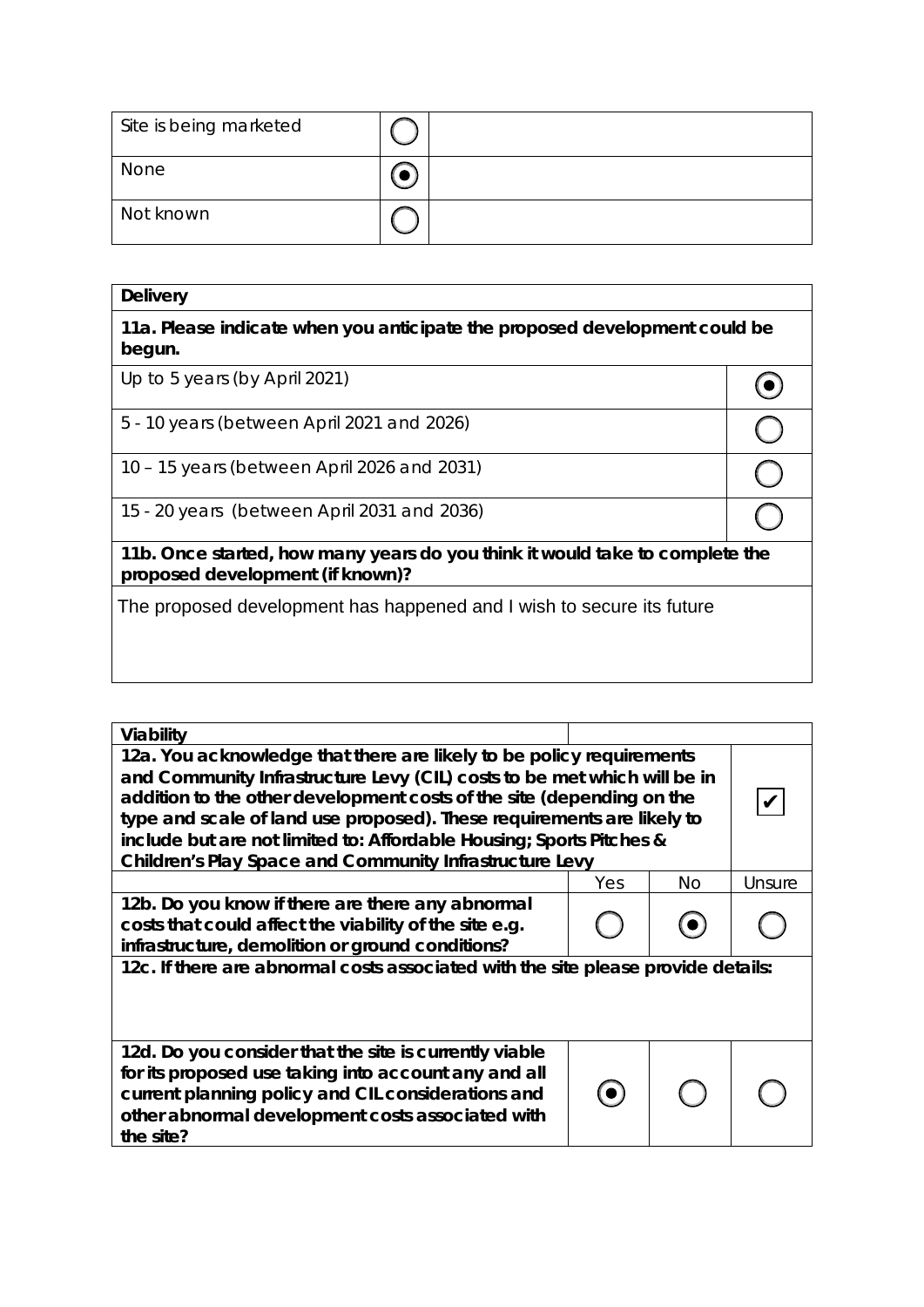**12e. Please attach any viability assessment or development appraisal you have undertaken for the site, or any other evidence you consider helps demonstrate the viability of the site.** 

The site is up and running and paying its way

**Other Relevant Information**

**13. Please use the space below to for additional information or further explanations on any of the topics covered in this form**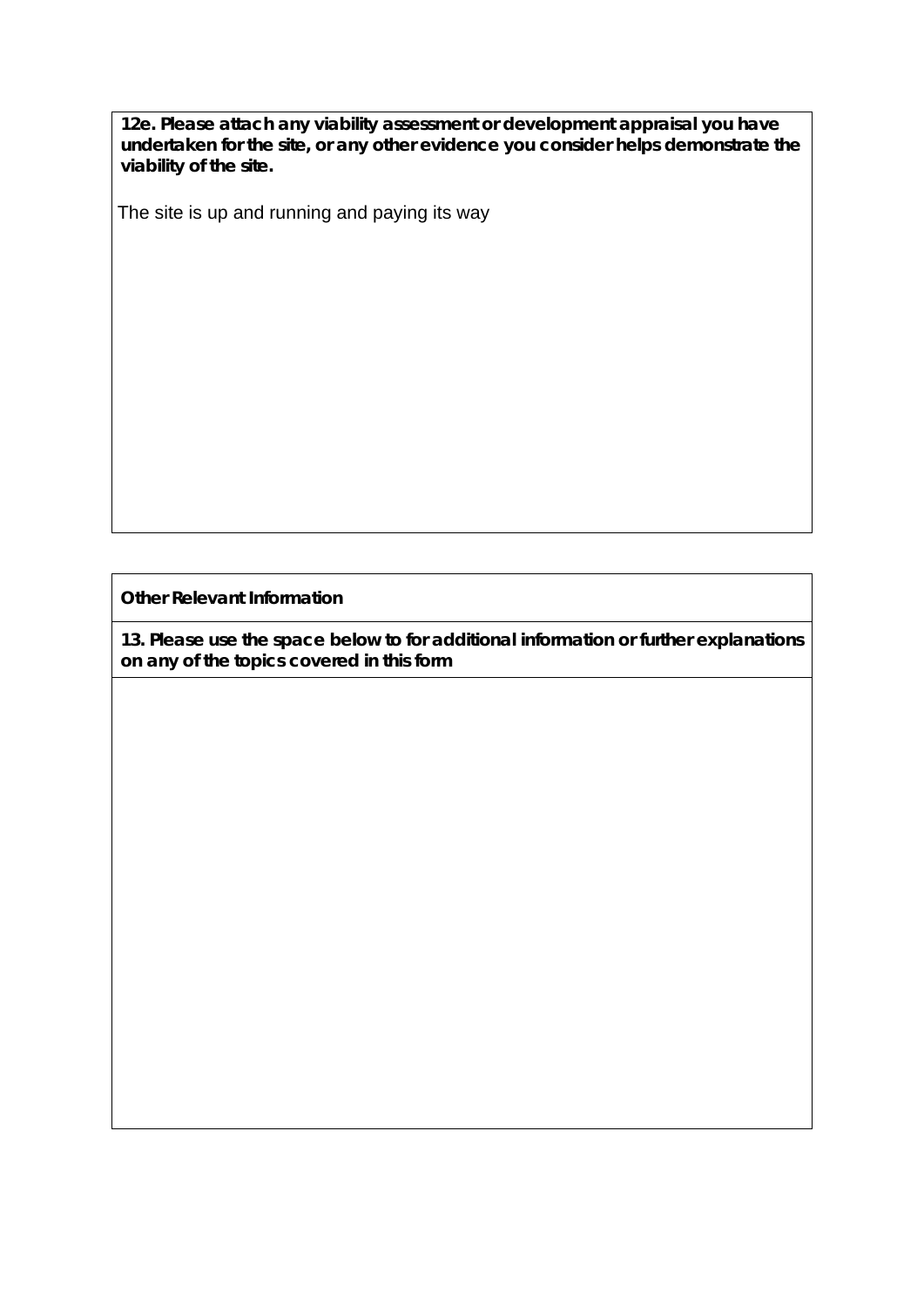| <b>Check List</b>                                                |   |  |
|------------------------------------------------------------------|---|--|
| <b>Your Details</b>                                              | ✓ |  |
| Site Details (including site location plan)                      |   |  |
| Site Ownership                                                   |   |  |
| <b>Current and Historic Land Uses</b>                            |   |  |
| <b>Proposed Future Uses</b>                                      | V |  |
| Local Green Space (Only to be completed for proposed Local Green |   |  |
| <b>Space Designations)</b>                                       |   |  |
| Site Features and Constraints                                    | V |  |
| Utilities                                                        | ✔ |  |
| Availability                                                     |   |  |
| Market Interest                                                  |   |  |
| <b>Delivery</b>                                                  |   |  |
| Viability                                                        | v |  |
| <b>Other Relevant Information</b>                                |   |  |
| Declaration                                                      |   |  |

## **14. Declaration**

I understand that:

# **Data Protection and Freedom of Information**

The Data Controller of this information under the Data Protection Act 1998 will be Norfolk County Council, which will hold the data on behalf of Broadland District Council, Norwich City Council and South Norfolk District Council. The purposes of collecting this data are:

- To assist in the preparation of the Greater Norwich Local Plan
- To contact you, if necessary, regarding the answers given in your form.
- To evaluate the development potential of the submitted site for the uses proposed within the form.

# **Disclaimer**

The responses received as part of the Greater Norwich Local Plan "Call for Sites" will be published and made available for public viewing. By submitting this form you are consenting to the details about you and your individual sites being stored by Norfolk County Council, and the details being published for consultation purposes. Any information you consider to be confidential is clearly marked in the submitted response form and you have confirmed with the Council(s) in advance that such information can be kept confidential as instructed in the Greater Norwich Local Plan Call for Sites Response Form Guidance Notes.

I agree that the details within this form can be held by Norfolk County Council and that those details can be shared with Broadland District Council, Norwich City Council and South Norfolk District Council for the purposes specified in this declaration.

| Name Lesley Grahame | Date $7/1/17$ |
|---------------------|---------------|
|                     |               |